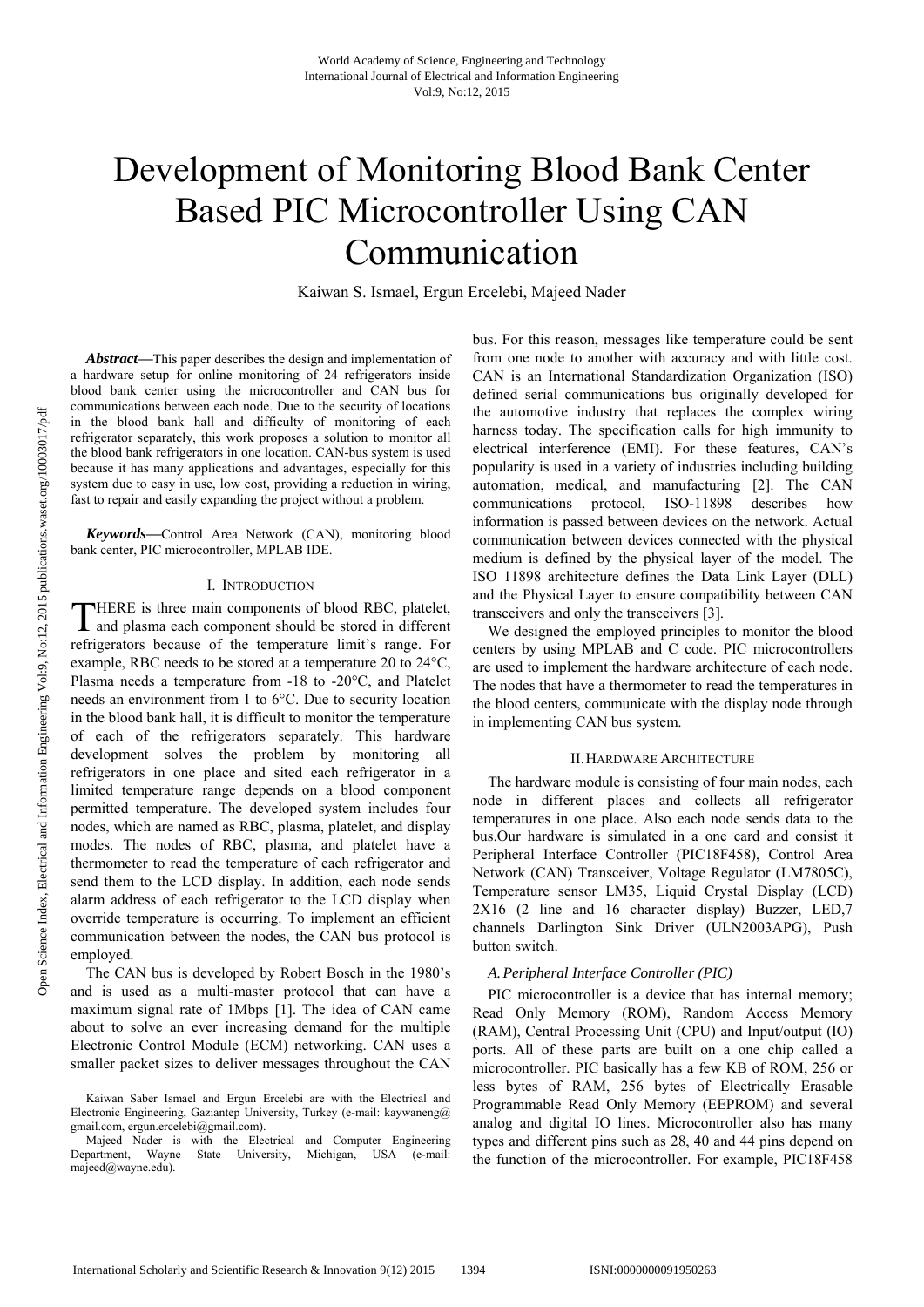has five ports, port A, B, C, D and E. It also has Typical 1536 Bytes Of Data Ram, 256 Bytes Of EEEPROM And Operating frequency 40 MHz, 34 Input /output Pins, 4 Timer, 8 Channel (10-bit) ADC (analogue to digital converter) [4].

## B. Controller Area Network (CAN) Transceiver

The MCP2561 [5] shown in Fig. 1 is a high-speed CAN, fault-tolerant device that serves as the interface between a CAN protocol controller and the physical bus. The MCP2561 provides differential transmit and receive capability for the CAN protocol controller and is completely compatible with the ISO-11898 standard physical layer, including 5V requirements. It will operate at speeds of 1 Mb/s. Typically; each node in a CAN system must have a device to convert the digital data generated by a CAN controller to data suitable for transmission over the Bus cabling as shown in Fig. 2. It also provides a buffer between the CAN controller and the high voltage spikes that can be generated on the CAN Bus.



|                  | - - - -     |
|------------------|-------------|
| $\sqrt{ss}$ 2    | <b>CANH</b> |
| $\sqrt{DD}$ 3    | 6 CANL      |
| $\left 4\right $ | 5 SPLIT     |





Fig. 2 CAN Bus Block Diagram

The main features are it supports 1 Mb/s operation. It is suitable for 12V and 24V systems. It is a low current standby operation. There is protection against damage due to short circuit conditions (positive or negative battery voltage). Also, there is protection against high-voltage transients and it has Automatic thermal shutdown protection. Up to 112 nodes can be connected.

# C. LM7805C Voltage Regulator

The operating voltage range of PIC18F458 is 2.0V to 5.5V. So LM7805C which is a  $+5.0V$  1A voltage regulator, is used. It is a linear voltage regulator that produces a relatively constant output voltage of  $+5$ VDC. There is an input pin, which must generally be greater than  $+7VDC$ , a ground pin. and an output pin as shown in Fig. 3.

## D. Analog to Digital Regulator

In physical world parameters such as temperature, pressure, humidity, and velocity are analog signals. A physical quantity is converted into electrical signals. We need an analog to digital converter (ADC), which is an electronic circuit that converts continuous signals into discrete form so that the microcontroller can read the data [6]. As a PIC microcontroller also have built-in ADC, so the analog circuitry can be connected directly to the PIC Microcontroller unit.

However, it depends on how much data unit supported in electrically erasable programmable read only memory (EEPROM) [7].



Fig. 3 Voltage Regulator Circuit

#### E. Temperature Sensor LM35

ThLM35 is an integrated circuit sensor [8]. Shown in Fig. 4 that can be used to measure temperature with an electrical output proportional to the temperature (in  $\degree$ C). It measures temperature more accurately than a using a thermistor. The LM35 generates a higher output voltage than thermocouples and may not require that the output voltage be amplified. It has an output voltage that is proportional to the Celsius temperature. The scale factor is. 10V/°C. The LM35 does not require any external calibration Or trimming and maintains an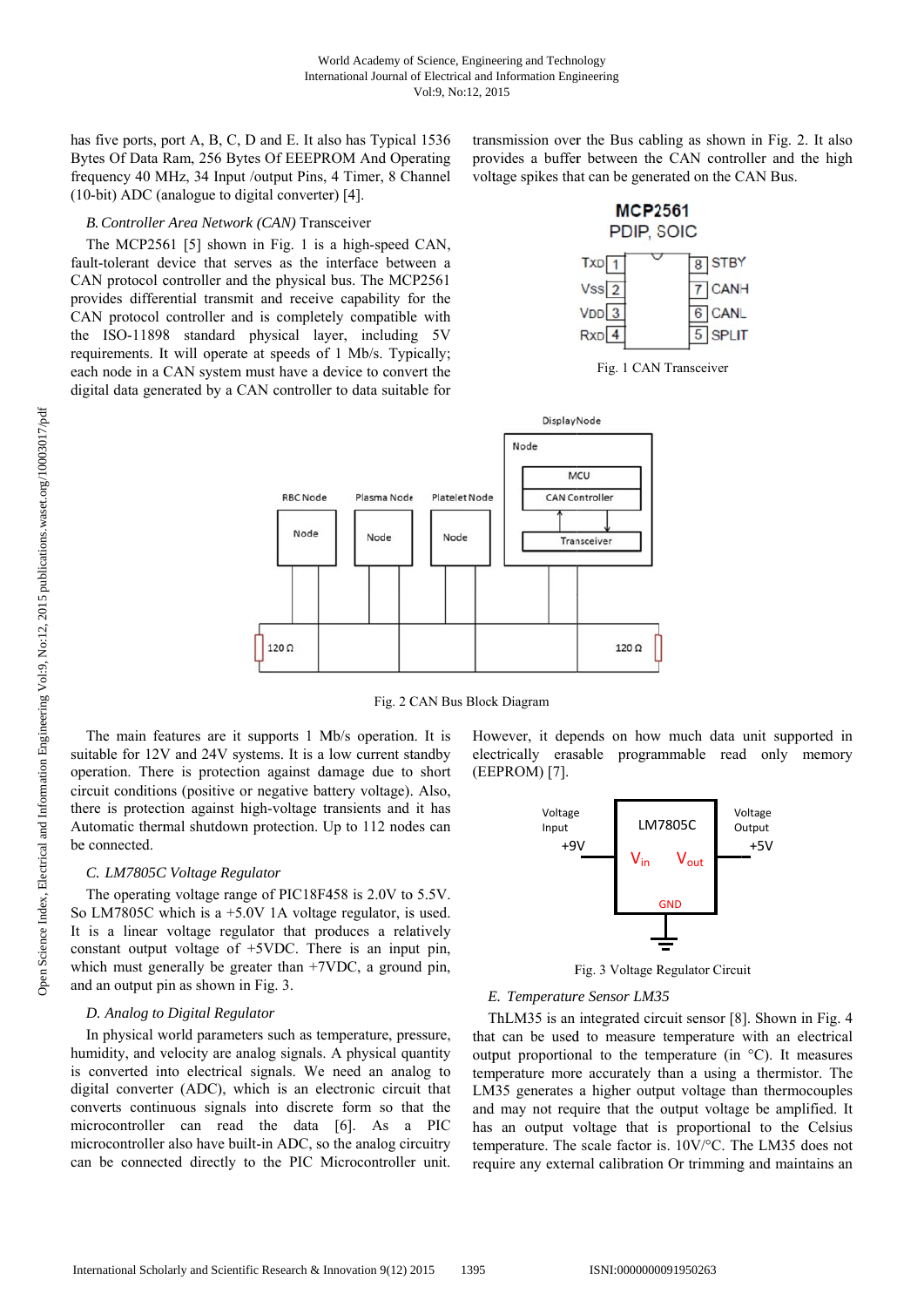accuracy of  $+/-0.4$ °C at room temperature and  $+/-0.8$ °C over a range of 0°C to +100°C. Another important characteristic of the LM35 is that it draws only 60 micro amps from its supply and possesses a low self-heating capability. The sensor selfheating causes less than 0.1°C temperature rise in still air. The sensor has a sensitivity of  $10mV$  /°C.



Fig. 4 LM35 Temperature Sensor

#### **III. SYSTEM CONFIGURATION**

This system is made up of four CAN nodes. One node (called DISPLAY node) requests the temperature periodically and displays it on an LCD. This process is then repeated continuously. The second, third and fourth node reads the temperature of all refrigerators from an external semiconductor temperature sensor. This will be linear active sensor that converts temperature to an analog voltage. Also each node is far from together in a different place. The chosen microprocessor will be the cost Efficient is seeing that the controller consists of an already included CAN module. This controller will be the PIC18F series micro which contains the following CAN features:

- Complies with ISO CAN Conformance Test,
- Message bit rates up to 1Mbps.
- Conforms to CAN 2.0B Active Spec with:
- 29-bit Identifier Fields.
- 8-byte message length,
- 3 Transmit Message Buffers with prioritization,
- 2 Receive Message Buffers,
- 6 full. 29-bit Acceptance Filters.
- Prioritization of Acceptance Filters,
- Multiple Receive Buffers for High Priority,
- Messages to prevent loss due to overflow,
- Advanced Error Management Features.

The system is designed such that each node will send and receive messages across a network. Given we chose ECS Inc's 4 Mhz Oscillator (ECS) our nominal Baud Rate will be 25Kb/s. Nodes will be networked together such that each node will perform some action given the voltage output of a temperature sensor. The temperature sensor of choice is the LM35DZ which provides us a10mV per degree Centigrade output with no calibration necessary. By using this sensor to read the output signal into PORTA, pin RA1of the one of the PIC18F458 [9]. Controller's Analog to Digital Converter. A final PIC18F458 microcontroller will be used to display the

temperature in °C. The CAN Module Bit Timing [10] is made up of non-overlapping segments. Each of these segments is made up of integer units called Time Quanta (TQ). The Nominal Bit Rate (NBR) is defined as the number of bits per second transmitted by an ideal transmitter with no resynchronization.

- $Fosc = 4 MHz$ .
- Tosc =  $1/4M$  = 0.25 Micro S
- Baud rate =  $25$  Kbit/s
- If BRP =  $4$
- $TO = 2 X (4+1) X Tosc = 2.5 Micro S$
- TBit =  $1/25k = 40$  Micro S
- $TBit = TQ X 40/2.5$
- $TBit = 16 TO$

Nodes must have same Nominal Bit Rate (number of bits per second).

- The Nominal Bit Time is defined as:  $TBIT = 1/N<sub>ominal</sub>$ **Bit Rate**
- Synchronization Jump Width (SJW): 1-4
- Baud Rate Prescaler (BRP): 1-64
- Propagation Time Segment (Prop Seg) 1 8
- Phase Buffer Segment 1 (Phase Seg1) 1-8
- Phase Buffer Segment 2 (Phase Seg2) 1-8

Prop Seg + Phase Seg  $1 \geq$  Phase Seg 2

Phase Seg  $2 \geq$  Sync Jump Width

These timing bits for our project were found to be:

- $SIW = 1$ :
- $BRP = 4$ ;
- Phase Seg1 = 4;
- Phase\_Seg2 = 3;
- Prop  $Seg = 3$

Prop Seg + Phase Seg  $19 \geq$  Phase Seg 2

Prop Seg + Phase Seg  $1 = 7$ 

Phase Seg  $2 \geq$  Sync Jump Width

#### IV. THE IMPLEMENTED ALGORITHMS

This project is a four node CAN bus project, which are Display, Plasma, platelet, and RBC node as shown in Fig. 5.

## A. Display Node

The display node is consisting of a PIC18f458, a 4 MHz Oscillator, a transceiver MCP2561, 7channel Darlington Sink Driver ULN2003APG is connected to the PORTE of PIC, Buzzer, LED and an LCD is connected to the PIC via port D. All the components interface with each other and work based on a specified algorithm. Using C-Language that is compiled on MPLAB v.92 we have programmed the PIC. The PIC18f458 has one build in CAN module and CAN controller. This facilitates the CAN project because there is an internal interface between the CAN module and the CAN controller. The shows the circuit diagram of the Node.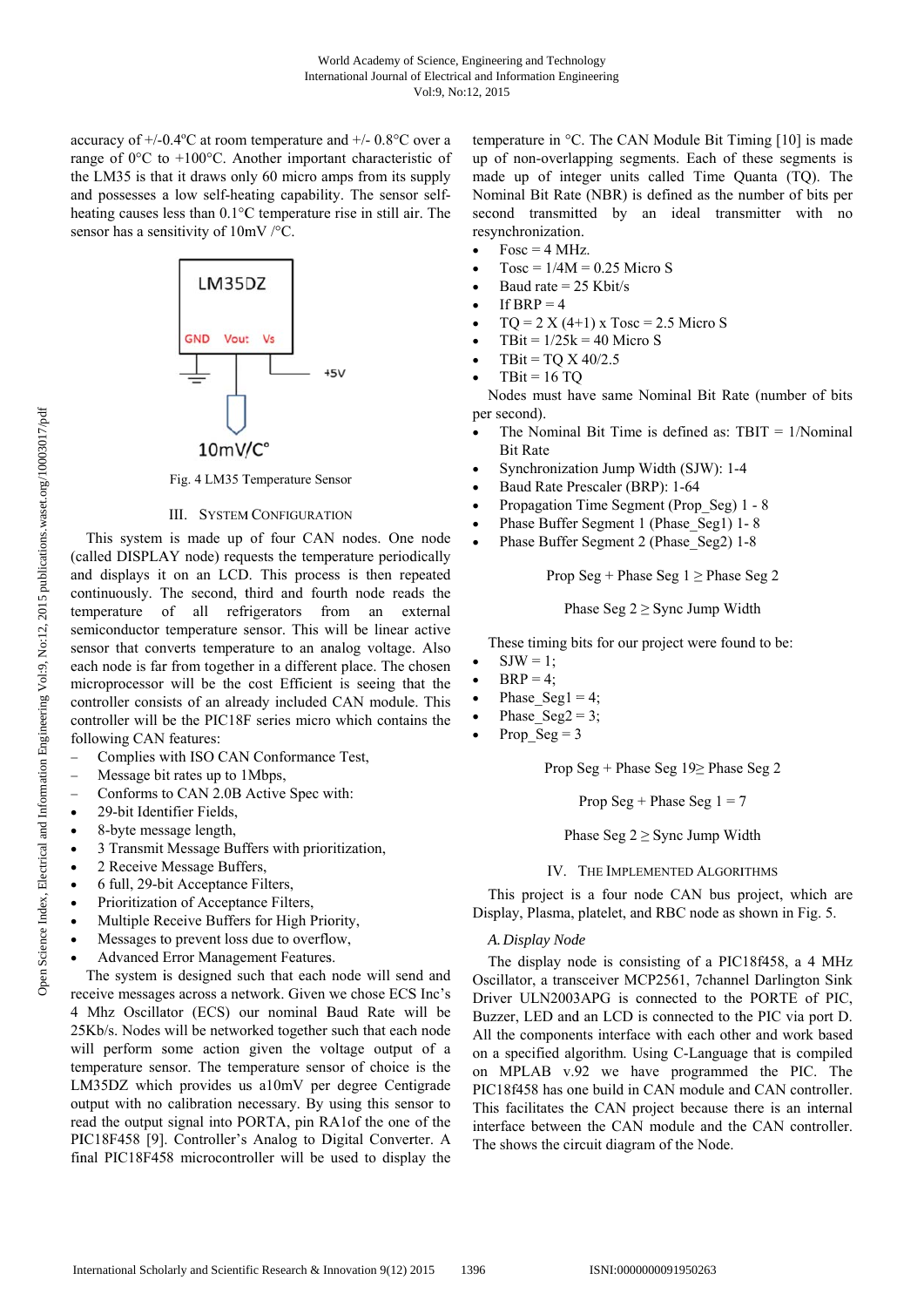The first thing must be done is initializing the CAN module. Using the specified CAN initializing parameter and written code functions in C, the CAN module is initialized. Then it should be put the CAN module in the CONFIG mode and must be set some parameters in the masks and filters. We assign the filter B2-F3 for this node and set the band pass as 6 for RBC, 7 for platelet and 8 for plasma node. That means this CAN module passes any messages with identification of 6 during setting filter to 6 and so on. Then the Module is put back to NORMAL mode, which means that it is ready to work.

Initializing the LCD so as to be ready to get the data and show it. After initializing the LCD, the node should send a message to the bus that contains character "T", as a symbol of temperature, with a specified identifier, for example 65 in our case. Reading the messages on the bus, this module passes all messages that have 6 during filter setting as 6 identifiers. The messages with ID=6 contain the data of temperature that has been sent by another node, which is RBC (Red Blood Cell) node in our case and so on. This node sends the character "T" to the bus, reads the temperature data on the bus every second, and shows the Temperature in a suitable position on the LCD continuously which is the updated temperature from the Temperature Node.

All the necessary procedures to achieve the display node algorithm are shown in Fig. 7.



Fig. 6 Display Node Schematic Diagram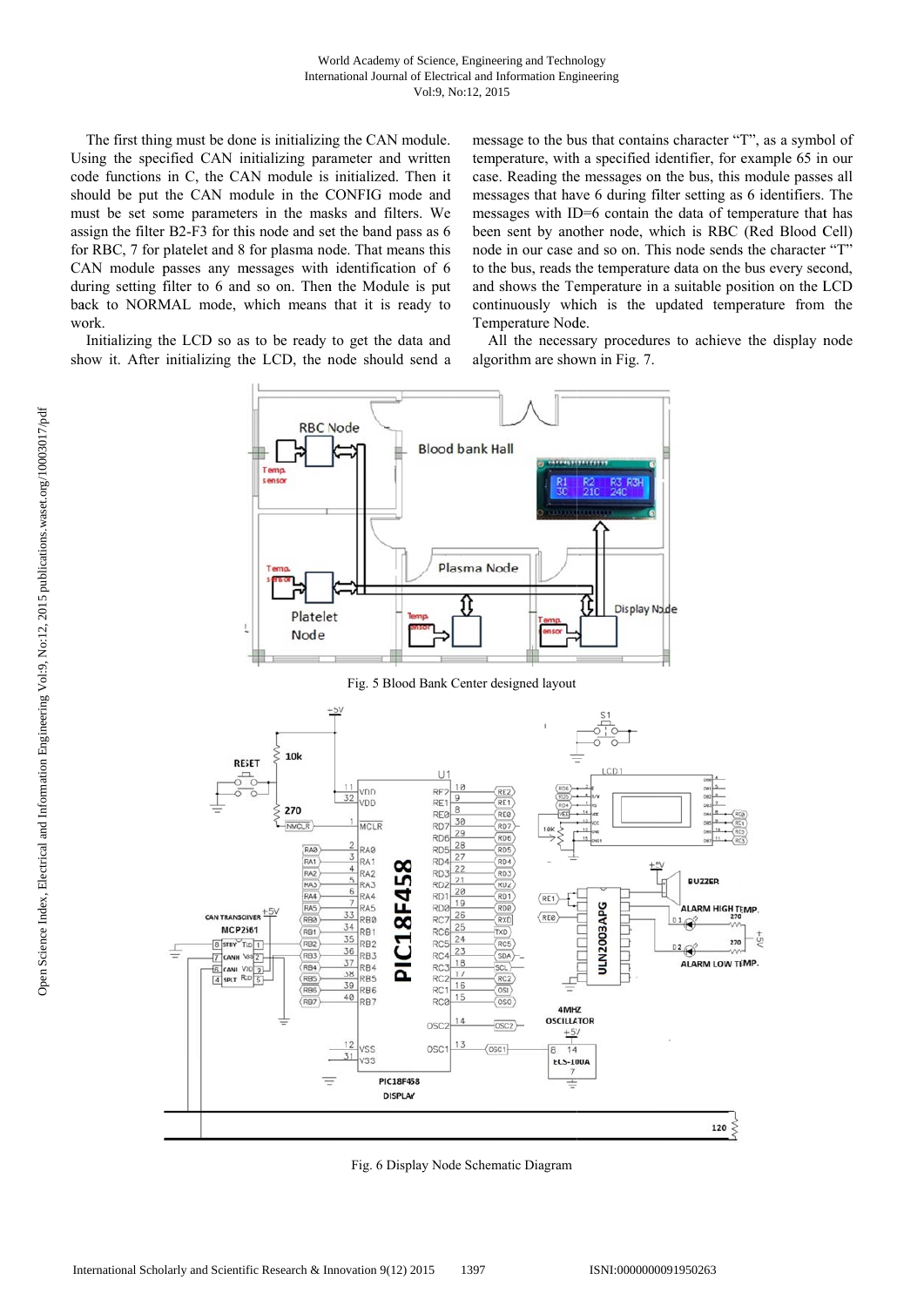#### World Academy of Science, Engineering and Technology International Journal of Electrical and Information Engineering Vol:9, No:12, 2015



Fig. 7 Flow Chart For CAN Based Display Node

# B. Red Blood Cell (RBC), Platelet and Plasma Node

This node has the following components: a PIC18f458, an LM35 temperature sensor, a 4 MHz Oscillator, and an MCP2561 transceiver. The temperature sensor is connected to the Analog to Digital Converter (ADC) which is a module inside the PIC through Port A (RA1). The structure of the node is illustrated in Fig. 8.

We configure the module in the similar way we do for the Display Node except the filter that need to be set to 65 so that it passes the messages on the bus that are being sent by the display node. The ADC module should be configured and turned on so as that it can convert the analog input signal that comes from the temperature sensor. The temperature sensor continuously reads the actual temperature and sends the temperature as a voltage signal to ADC input pin which is RA1 in my case. The node reads the messages on the bus and filters all the messages except the ones have 65 as an identifier. As soon as the node reads the message with the correct identifier, it checks if the data contains the character "T". If there is a character "T" in the message, the RBC node reads the output of the ACD and builds a CAN packet message that contains the actual temperature data and sends it to the bus with the identifier of 6. Similarly, the platelet and plasma nodes build the messages containing the temperature information and send them to the CAN bus with difference identifier. We used the identifiers 7, 8 for the platelet and plasma nodes respectively. The reading bus and sending temperature to the bus is a loop procedure that occurs every second. Fig. 9 shows the flowchart that explains the algorithm of the RBC, platelet, and plasma node.

# V. RESULTS AND DISCUSSION

1) Fig. 10 shows the result of the designed system after collecting and running the system. The LCD node that sends the data to the bus, collecting data on the bus and then shows the three nodes Temperature in Celsius in the second row of the LCD. While being shows the name of each Refrigerators and the alarm address on the first row of the LCD. The temperature shown on the LCD changes based on the data, which is generated and sent to the bus by the RBC, platelet and plasma node. The temperature sensor continuously reads the temperature and the temperature node generates the CAN packet data and put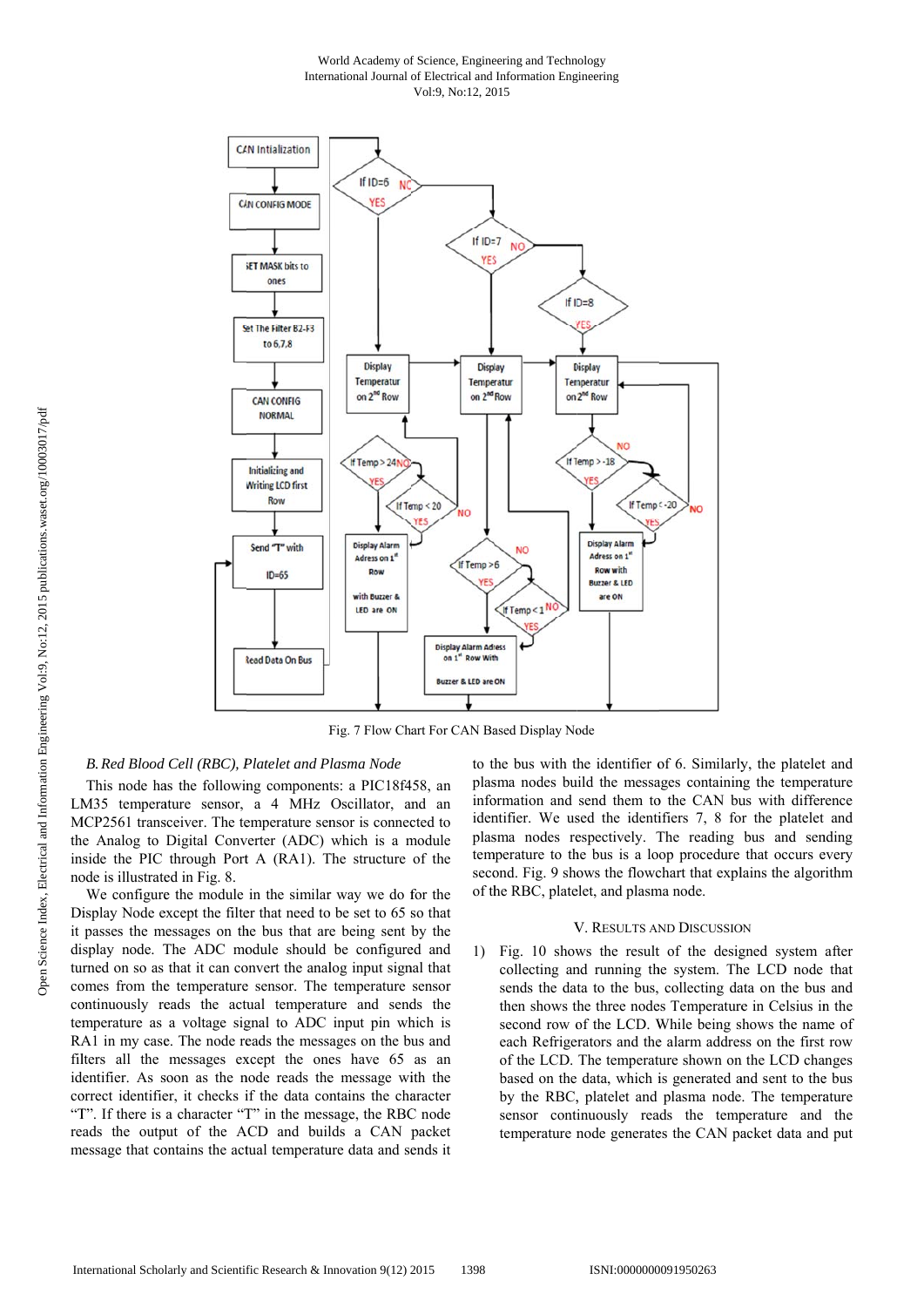$+5V$ 

it on the bus every second. Therefore, a temperature that is shown on the LCD gets updated every second.

- 2) The alarm (Address on the LCD, Buzzer and LED) works properly according to the designed algorithm. It turned ON when the temperature greater or less than the limited range and it turned OFF when the temperature remaining in the normal range.
- 3) We can see the data flow on the bus using an oscilloscope as it is illustrated in Fig. 10. We can see the data as a pulse train on both CAN high and CAN low. The upper part which is in yellow is CAN high, while the lower part which is in blue color is the data on CAN low. Notice that there is the same data on CAN high and low part, except they are negative to each other.



Fig. 8 RBC, Platelet and Plasma Node schematic diagram



Fig. 9 Flow Chart for CAN Based RBC, Platelet and Plasma Node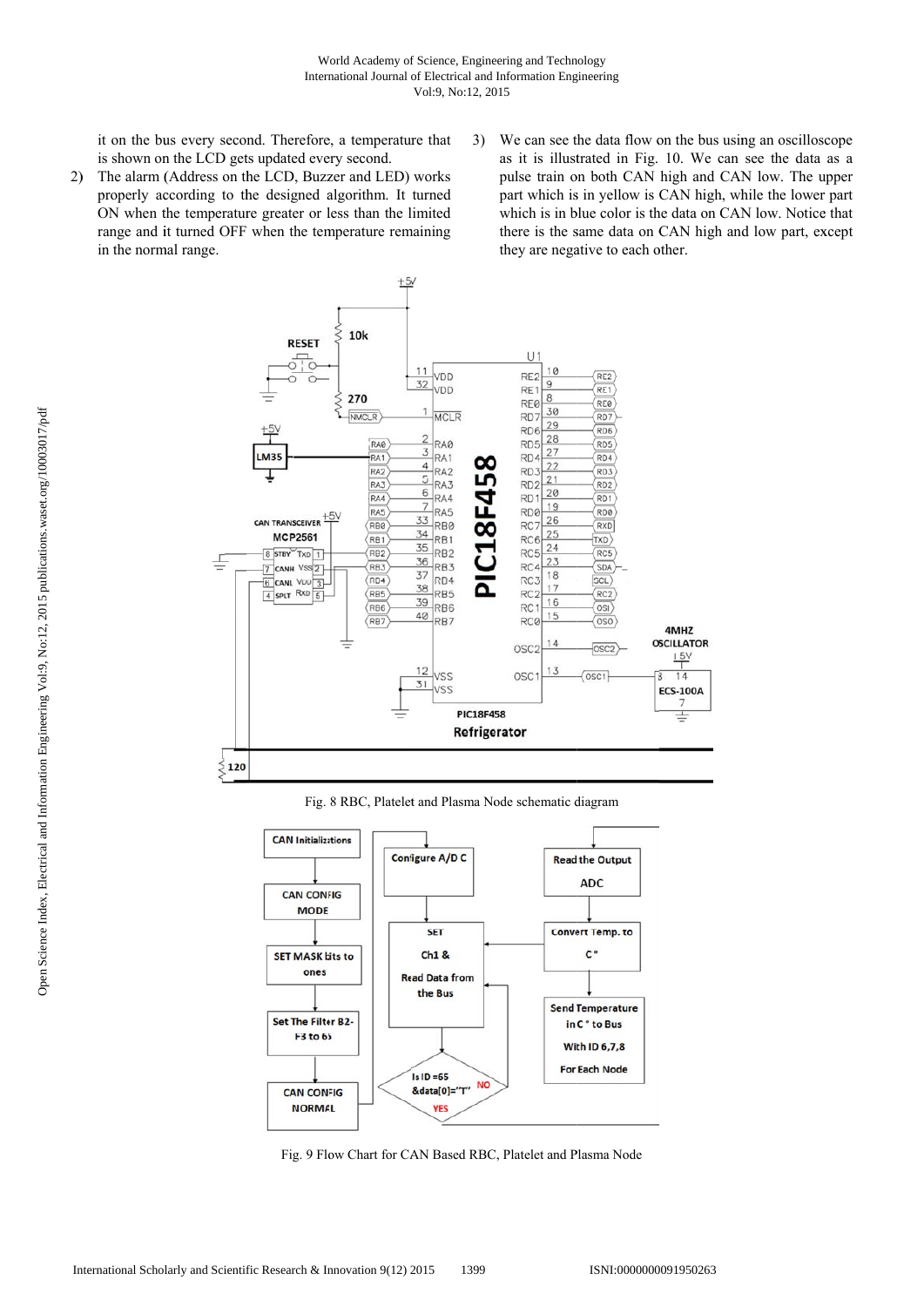#### World Academy of Science, Engineering and Technology International Journal of Electrical and Information Engineering Vol:9, No:12, 2015



Fig. 10 The Overall Hardware System Board

# VI. CONCLUSION

The four nodes CAN bus system designed and implemented successfully and the data exchanges between all the four nodes. The PIC18f458 is used in each of the four nodes. The PIC18f458 that used in display node interfaced with an LM35 temperature sensor and the CAN bus. The node is read the temperature from the sensor and build a CAN package data and then put it on the can bus as well as the node read the data on the bus successfully. Another node has been designed in this project that connected to an LCD and has sent the data to show on the LCD successfully. The LCD (display) node could

send and read the data on the bus perfectly, Also it turned on and off the LED and Buzzer successfully in case the temperature is greater or less than the limited range. We conclude that one of the most important and sensitive parts in CAN system at the baud rate and timing parameters. It's necessary to follow the CAN data sheet and all the component data sheets, which has been used in the design, to build the correct timing parameters and consequently get the accurate interface between the PICs that have been used in the CAN bus system.



Fig. 11 Oscilloscope measuring data flow on the bus of CAN bus system

#### **REFERENCES**

- [1] CAN specification version 2.0 Robert Bosch GmbH, published by copper hill Technologies Corporation.
- Steve Corrigan, "Introduction to the Controller Area Network",  $[2]$ Published by Texas Instruments Application Report, SLOA101A, August 2002-Revised July 2008.
- Texas Instruments, "Introduction to the Controller Area Network  $[3]$ (CAN)," Application report, SLOA101A-August 2002-Revised July 2008
- U. Hashim, M. N. Haron," Design of Digital Display System for ISFET pH Sensor by Using PIC Microcontroller Unit (MCU)"IEEE  $[4]$ C.P., pp. 148-152, 2009.